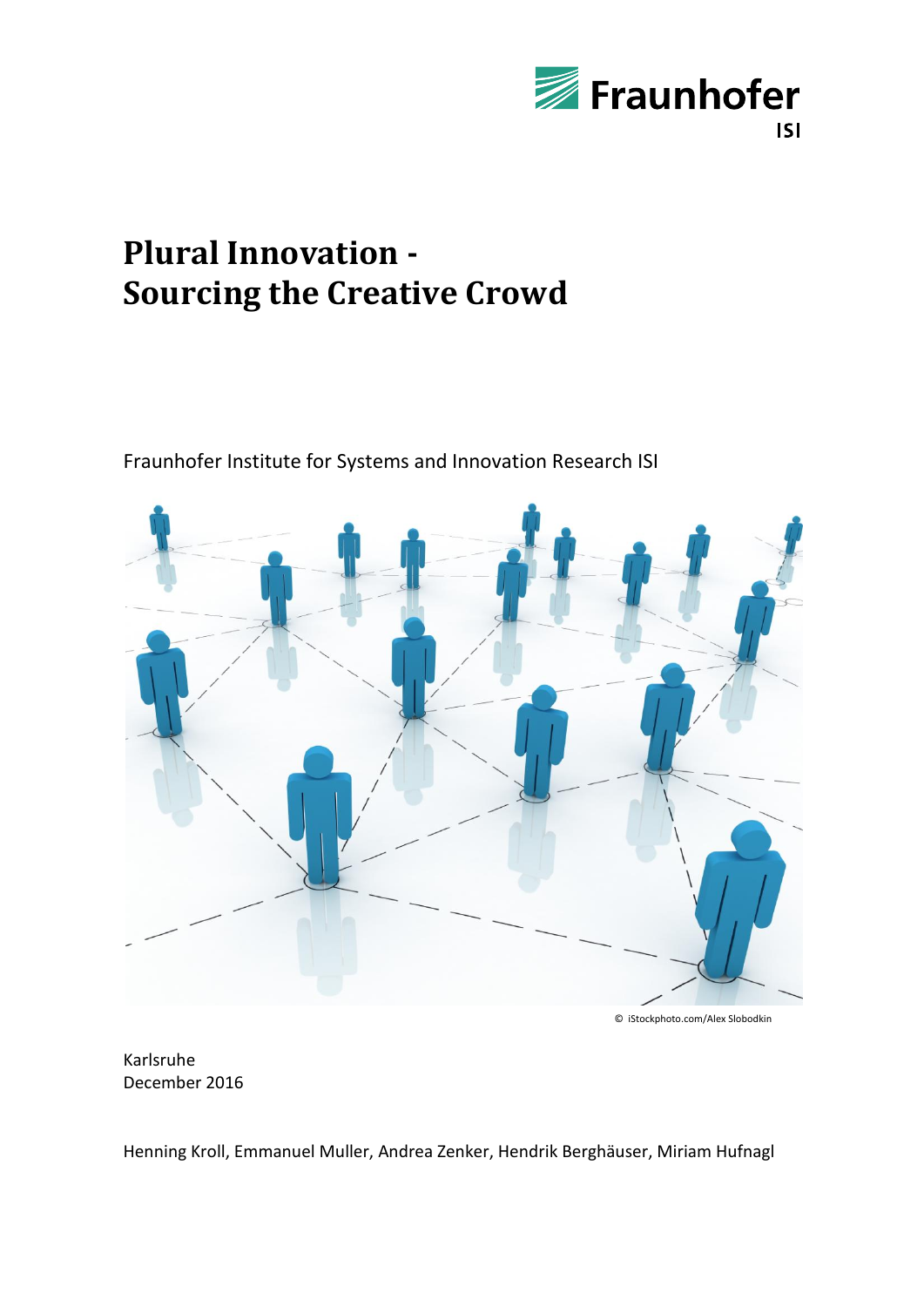### **Why yet another concept?**

In recent years, new types of participatory innovation emerged, gained prominence and became prevalent in countries around the world. Enabled by new technologies, more and more citizens have joined firms and other innovating organisations in open and interactive processes of innovation. From FabLabs and Makerspaces, new ideas, if not prototypes, are fed into large companies' internal thinking who in turn try to source knowledge by engaging with 'Makers' and 'Lead Users' in novel ways. Arguably, the long-established dichotomy of producing companies and consuming individuals is in the process of being overcome. While the advent of a 'prosumer society' – in which roles of consumers and producers become largely blurred – may be some way on the horizon still, it has become undeniable – and denied by few – that there is an emerging opportunity for nations' innovation systems to embark on a more reflexive and inclusive path of development than it was.

#### *The question of the day therefore is: What do we make of this opportunity, why and to what end? This position paper aims to provide first indications towards a possible answer.*

Against this background, its ambition is less that of putting forward yet another academic variety of innovation, on top of 'open innovation', 'user innovation', and various other concepts that have been prompted by the abovementioned trends. Instead, we want to, in times of uncertainty, put forward a central proposition: **for innovation to succeed and be relevant for the future oriented development of society**, related processes need to involve **citizens' creativity and understanding of application environments** to the greatest extent possible – which will, ultimately, be just as relevant as the degree of technological progress in specific fields.

To this proposition the paper will, in the following, relate as **plural innovation**, drawing – to no small extent – on the concept of reflexive innovation systems put forward by Warnke et al. in 2016.



Source: Warnke et al. 2016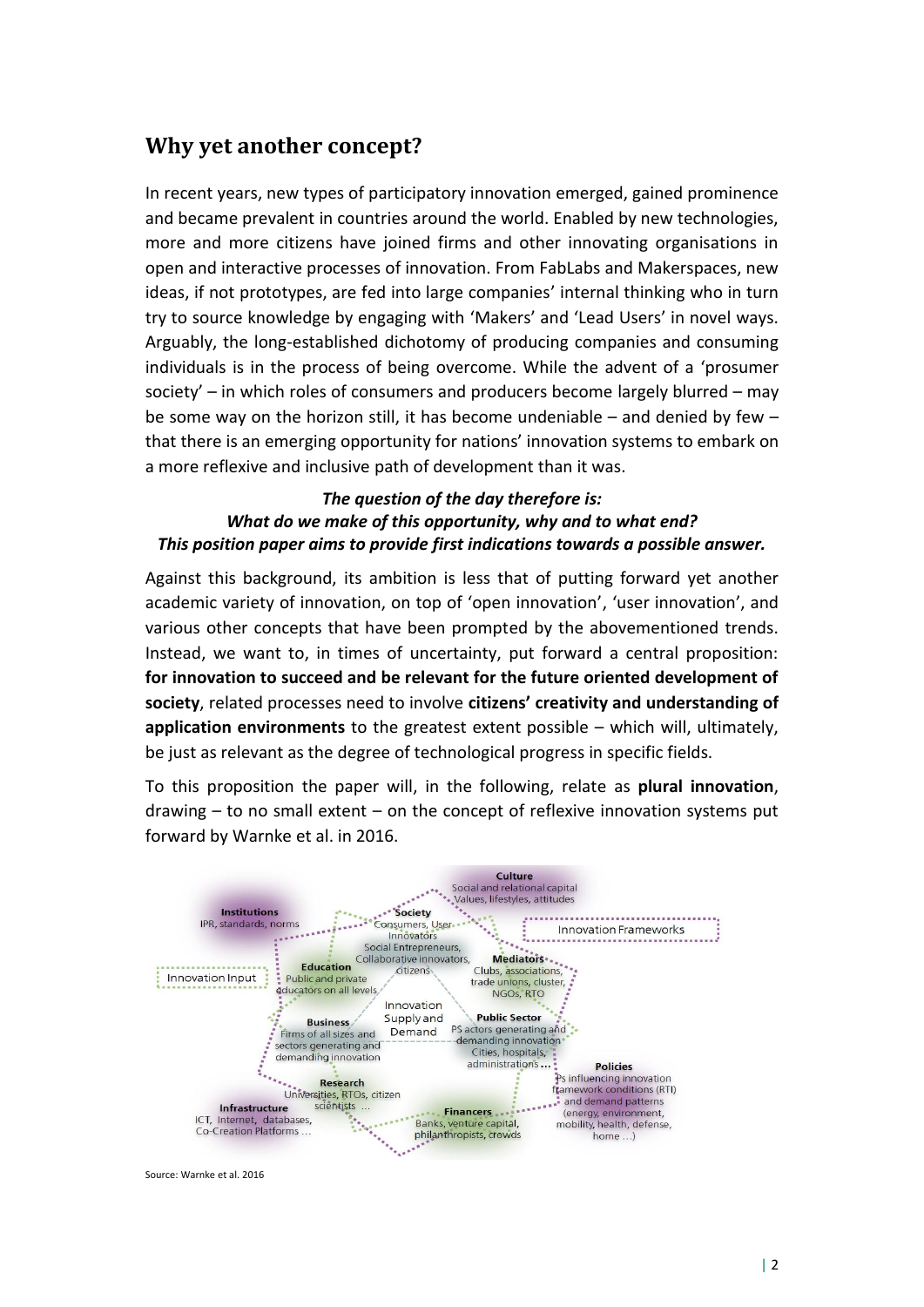### **Hypotheses**

## **1 Plural innovation balances and benefits society**

#### **PIural innovation sources the knowledge of people and in that way better balances diverse sources of creativity in society**

For all that innovation research has revealed in past decades, innovative insights, and certainly capabilities, are rooted in people rather than in formal organisations. Until very recently, however, innovation was an exclusive process, accessible only to those individuals who met certain qualification thresholds and belonged to specific organisations. As result, no small number of technological development processes became isolated from their environment – i.e. potential users, but also potential contributors. More recently, processes of inter-firm 'open innovation' were set up to mitigate this issue, but they have not yet removed the underlying principle that the boundaries of firms define access to innovation processes. In a slightly different way, 'user innovation', limits the role of to-be-involved individuals to their role of users, even though a truly open innovation process could and should involve a broader range of individuals based different roles and functions they fulfil in the reflexive innovation system.

The premise behind *plural innovation*, therefore, is a fundamental rethinking of access to innovation. In simple terms, this paper's claim is that a radical opening of innovation processes would infuse a hitherto unknown element of diversity into innovation oriented efforts, creating more productive overlaps, prompting co-creation, leveraging synergies and thus triggering more emergent processes that might ultimately lead to more and better innovation outcomes. At the same time, plural innovation balances the different elements of producers' and users', experts' and laymens', collective and individual knowledge that are articulated through various actors in the innovation system  $-$  be they concerned with innovation proper or with defining framework conditions relevant to innovation. As a result, innovation processes would become more integrated with society per se.

Instead of just forming one neatly delimited subsystem of society, plural innovation extends into as many areas of the societal system as possible, making innovation a function of people's everyday life and a source of societal transformation in which every citizen feels empowered to have a part.

**Overall, concrete societal benefits of plural innovation would include: - Emergence of new research topics and fields - Greater visibility of results - - Broader interest in innovation - More competencies among citizens - - Higher relevance of innovation outputs – Earlier response to societal trends - - Changed approach to risk - Decrease in misconduct -**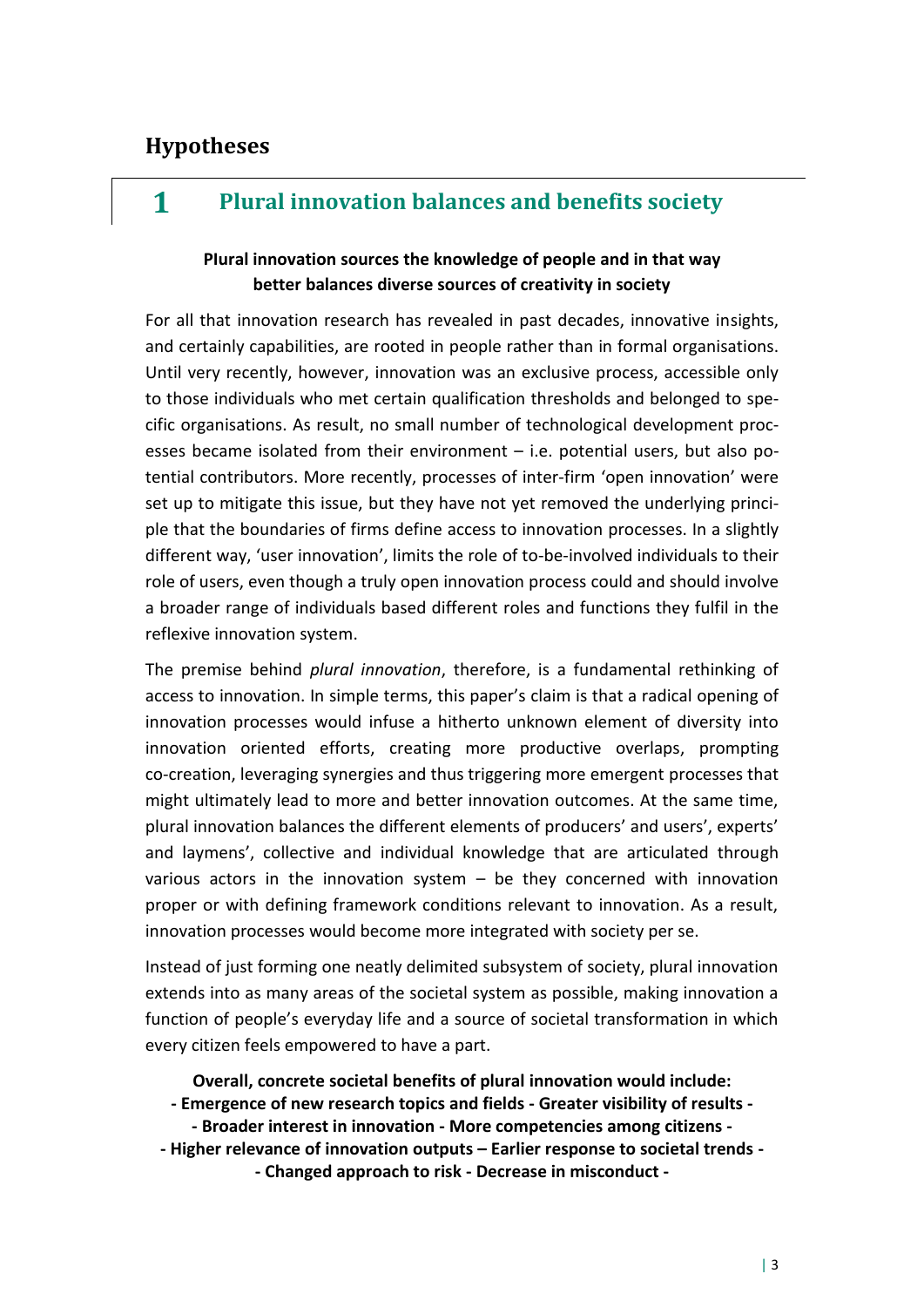### **2 Plural innovation is good for the economy**

#### **PIural innovation leverages the productive power of diversity and enables iterative innovation processes that lead to new applications**

By engaging in broader and more diverse communities, plural innovators have more and better opportunities to consider options from different perspectives. As in foresight processes, interaction in diverse teams helps to remove perception filters and preconditioned ways of thinking. By engaging with experts from other disciplines, users facing challenges in various areas of application and observers sensing early signals in crucial groups of society, new avenues of ideation may materialise and otherwise missed outcomes may be achieved. In parallel, thoughts and ideas will mature and improve by to need to explain them to others at early stages. At the same time, engaging in innovative thinking in new environment helps to reverse the direction of thinking finding e.g. that seemingly "wrong solutions" may be the right ones for another problem. Against this background, disclosure and discussion are essential strategies for plural innovation.

In general terms, opening up processes of innovation helps to break their linearity, allowing contextual application knowledge to feed into considerations right from the beginning – before the technological development process starts – as well as productively merging different lines of development with another at various stages of the process. By forming a nexus between multiple inputs and multiple outcomes, plural innovation forms a room for the iterative, evolutionary reflection on ideas, problems, and solutions, replacing a target oriented process for the benefit of a specific actor by a room of mutual engagement and interaction – financed jointly, based on the premise that, eventually, everyone benefits. Importantly, this does by no means imply that at certain stages, or from a certain stage, innovation processes should not be transferred into environments driven by individual, gain-oriented motives. Certainly they should. It is, however, to suggest that more traditional R&D processes should become well connected to arenas of plural innovation.

Hence, the notion of plural innovation does not imply the call for a paradigm shift that replaces proprietary innovation. It does, however, suggest that the systemic involvement of (relevant) citizens will lay the foundation for more desirable for society, but also economically more profitable innovation.

**Overall, concrete economic benefits of plural innovation would include:**

- **- More focused processes based on better understanding of users' needs -**
- **- Increased productivity due to broader and more diverse knowledge input -**
- **- Easy commercialisation through channels that initially spurred development –**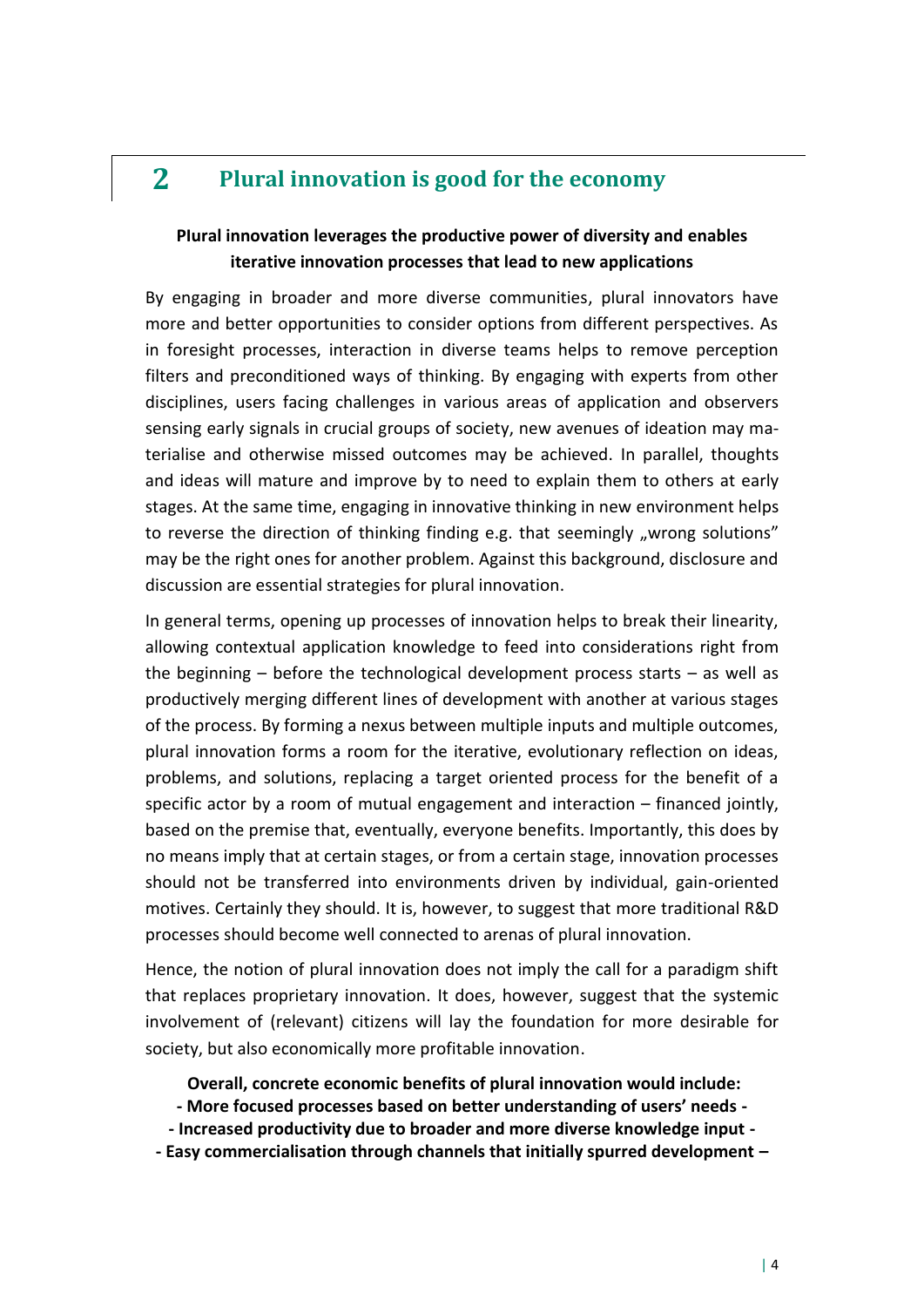# **3 Plural innovation and spatial diversity**

#### **In pursuit of its general socioeconomic ambition, plural innovation can help resolve pressing issues of territorial disparity**

Plural innovation is based on the involvement of actors from diverse socioeconomic contexts. In large urban, different and diverse societal subsystems can typically be found in more or less the same spatial environment so that additional momentum can be gained from connecting them locally. At the same time, regions and localities – both urban and rural – form in themselves specific ecosystems, characterized by particular socio-economic arrangements, actor constellations and institutional framework conditions into which all innovative efforts are embedded. As much as plural innovation profits from interfacing different societal subsystems locally, it will therefore in additional ways profit from the interregional networking of regional innovation ecosystems. In any case, existing interfaces in innovation systems are in the majority of cases already of an interregional nature.

Quite commonly, areas of "local buzz" in specific regions are connected by global networks of knowledge exchange. So far, however, many such networks focus on an exchange among leading regions, disconnecting areas in between. In processes of plural innovation, however, precisely these areas could become very relevant – even where they are mostly characterised by technology adaption. Based on the general proposition of plural innovation, it follows that traditional technology hubs would profit from building stronger and more diverse linkages with non-leading regions. The motivation to do so could be application and testing, but, at the same time, the aim to leverage additional creative potentials. From peripheral regions, specific competences of local actors and societal groups can be fed into the development process and become pivotal in making innovations effective for everyday application in the business sector. In that sense, the notion of plural innovation connects with an extended notion of entrepreneurial processes of discovery that take forward an initially broad-based exploration of opportunities into the concrete pursuit of new, additional domains based on a consideration of local, societal needs.

In summary, participation and involvement in the innovation process should be broadened not only in selected hotspot environments but also in a geographic sense, with a view to relevant societal groups and creative individuals based outside of an economies traditional hotspots of development.

**With a view to regional and territorial policy, more plural innovation would: - alleviate feelings of exclusion in peripheral areas by involving local actors -**

- **- help produce objectively better and more relevant solutions for such areas -**
	- **- leverage the underutilised potential of peripheral regions as Living Labs -**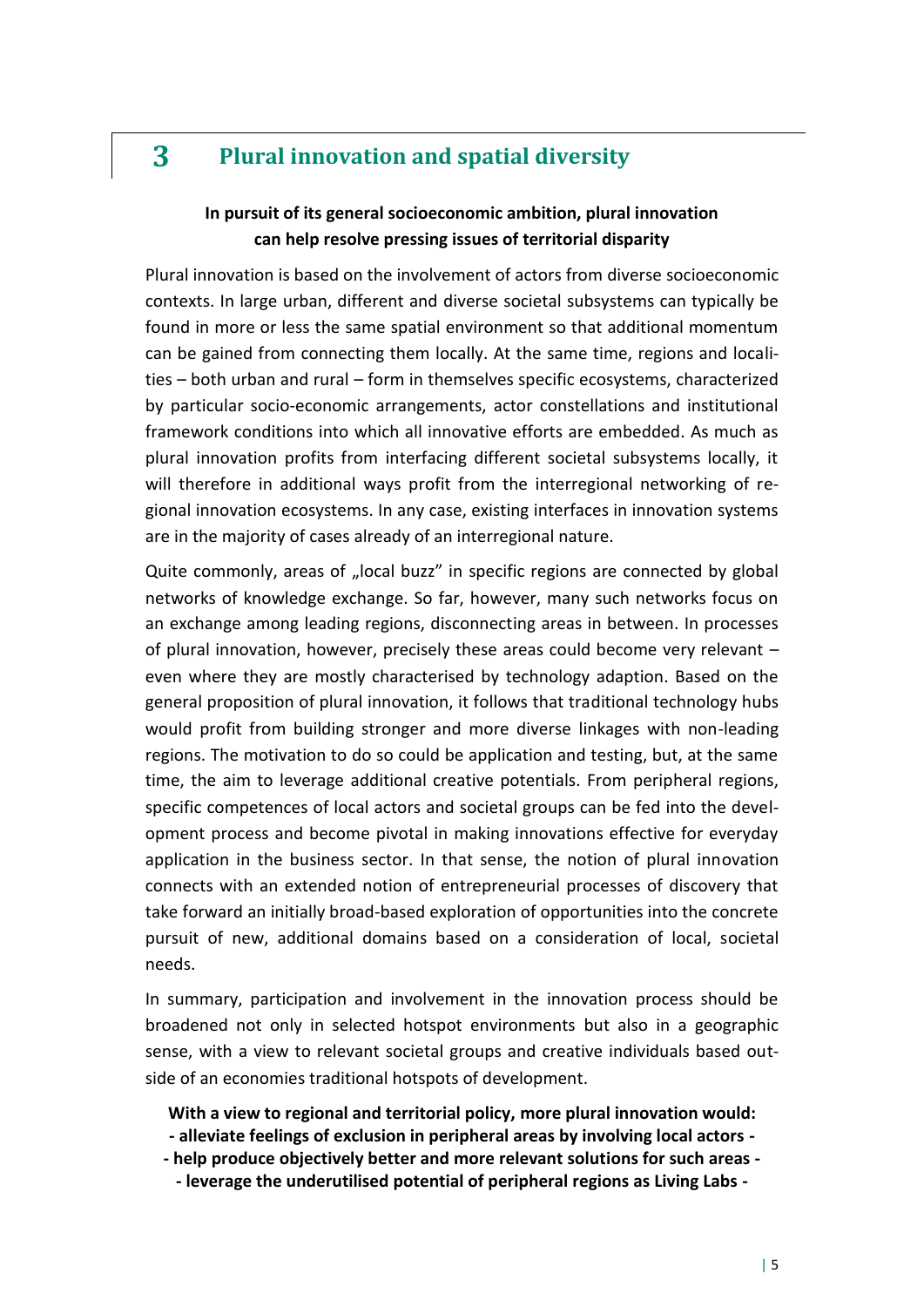### **4 Plural innovation will not emerge by itself**

#### **New technologies enable plural innovation, but they cannot enable a more plural innovation system without accompanying social & political support.**

In earlier times, innovation was the process "ahead of the product" which was then only evaluated by "buy or non-buy" decisions of the intended customer groups. Today, these mechanisms have changed, notably driven by technological advances. While the Internet of Things provides constant feedback to product and system solution providers – even without including customers actively in the process of innovation – many new formats of active and conscious participation of citizens, like FabLabs or Makerspaces, have been set up. Moreover, the dynamic digitization of industry and advances in additive manufacturing come with the promise that – in a few years' time – producers may be able to spontaneously react to any newly emerging needs of customisation on a daily basis. Through constant connectedness to the internet and the broad-based availability of 'frugal' tools, citizens have gained a hitherto unknown ability to access processes of innovation.

That being said, however, the availability of technology is merely a necessary, yet not a sufficient condition for plural innovation. The emergence of a genuine culture of plural innovation and the substantive extension of a Maker Communities beyond some niches of 'nerd playgrounds' requires awareness, commitment and, not least, societal backing. Without a conscious accompanying societal process, network technologies may well trigger command-and-control structures instead of balanced and accessible plural innovation systems. Despite its bottom-up premise, therefore, plural innovation needs political backing. Without suitable frameworks and nudging support it will not come about on its own. Like most processes of interaction and arbitration in reflexive societies, moreover, processes of plural innovation are likely to be contested, create friction and – occasionally – fail. For such situations, new institutions will be needed to contain disputes and ascertain productive outcomes.

Far from a self-fulfilling prophecy, plural innovation is therefore so far a normative proposition, based on the (well-founded) belief that support to greater openness and freedom of contribution in the innovation process provides the best option to exploit the opportunities provided by the current technological transformation.

**In general terms, therefore, policies to support plural innovation should:**

- **- Promote and champion inclusive approaches on diverse platforms -**
- **- Encourage broader and more inclusive project consortia in public funding -**
- **- Mitigate individual risk of engaging in more inclusive processes of innovation -**